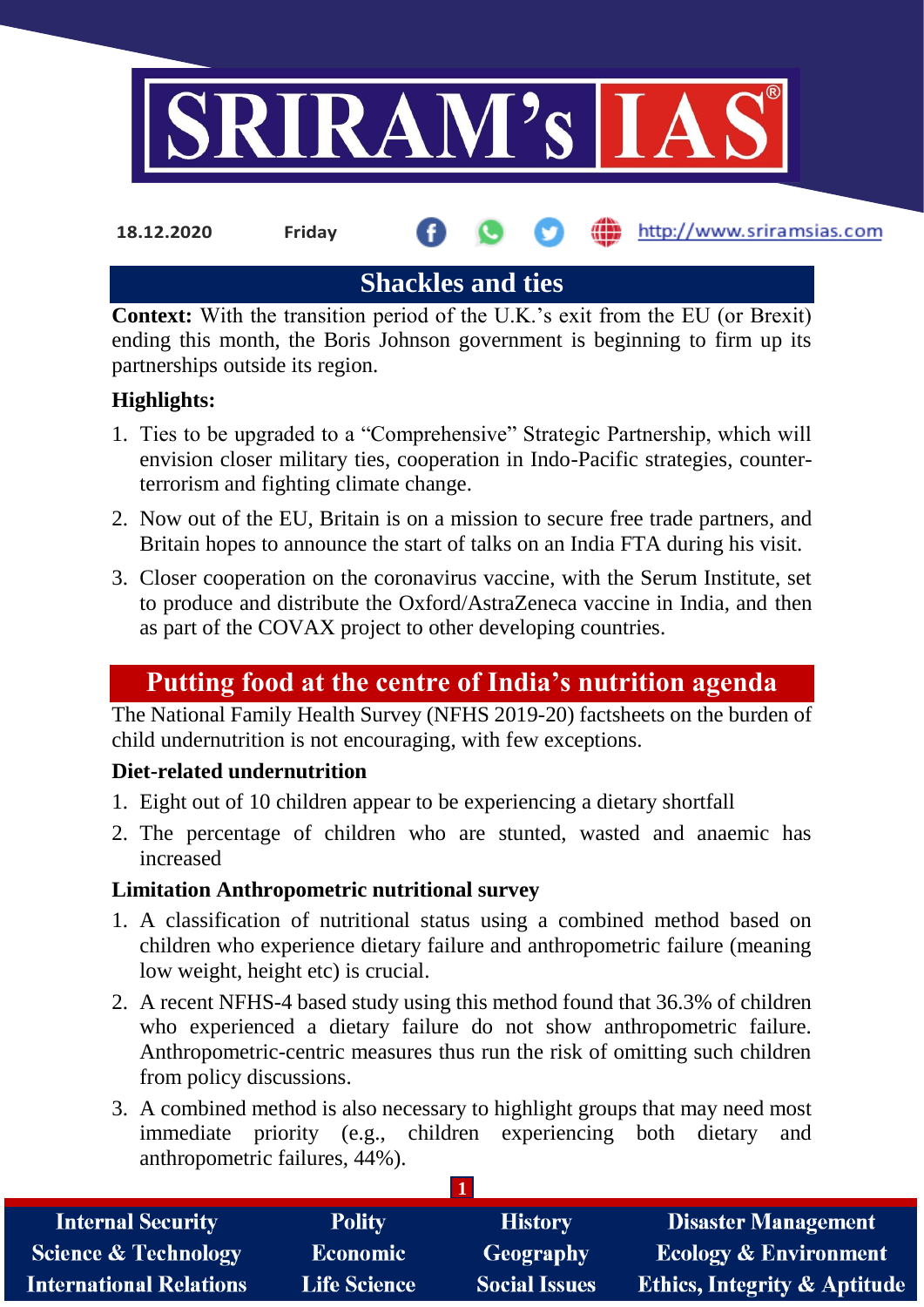

- http://www.sriramsias.com **18.12.2020 Friday**
- 4. Dietary factors can clearly be a major determinant of stagnancy in the nutritional status of Indian children. The true burden of child undernutrition thus may well be underestimated by the sole reliance on anthropometric measures.
- 5. Besides, a child's anthropometric status is a consequence of several complex factors, including inter-generational, which current policies and interventions cannot alter in the short term.
- 6. Importantly, food and diet have intrinsic importance, regardless of their impact on a child's anthropometry. Therefore the nutrition agenda needs to be considered from "food as a right" perspective.
- 7. A disproportionate focus on anthropometric measures inadvertently precludes meaningful and direct engagement with strategies and data necessary to address diet and food security concerns.

## **Additional information:**

Anthropometry is the measurement of physical dimensions such as height or weight, as well as the fat mass composition of the human body to provide information about a person's nutritional status. An index is a combination of two anthropometric measurements or an anthropometric measurement plus age.

#### **Learn Through Graphics: Apart from anthropometry we need to focus on other determinants particularly diet for Nutritional Assessment**

# **Nutritional assessment - ABCD**

- Anthropometry: height, weight, BMI, MUAC
- Biochemical: analysis of blood, urine, and other body tissues
- Clinical: complete physical examination, and a medical and psychosocial history
- Dietary: foods and quantities consumed, eating habits, accessibility of food, and cultural and socioeconomic factors that affect selection of food.

| <b>Internal Security</b>        | <b>Polity</b>       | <b>History</b>       | <b>Disaster Management</b>              |  |  |  |
|---------------------------------|---------------------|----------------------|-----------------------------------------|--|--|--|
| <b>Science &amp; Technology</b> | <b>Economic</b>     | <b>Geography</b>     | <b>Ecology &amp; Environment</b>        |  |  |  |
| International Relations         | <b>Life Science</b> | <b>Social Issues</b> | <b>Ethics, Integrity &amp; Aptitude</b> |  |  |  |